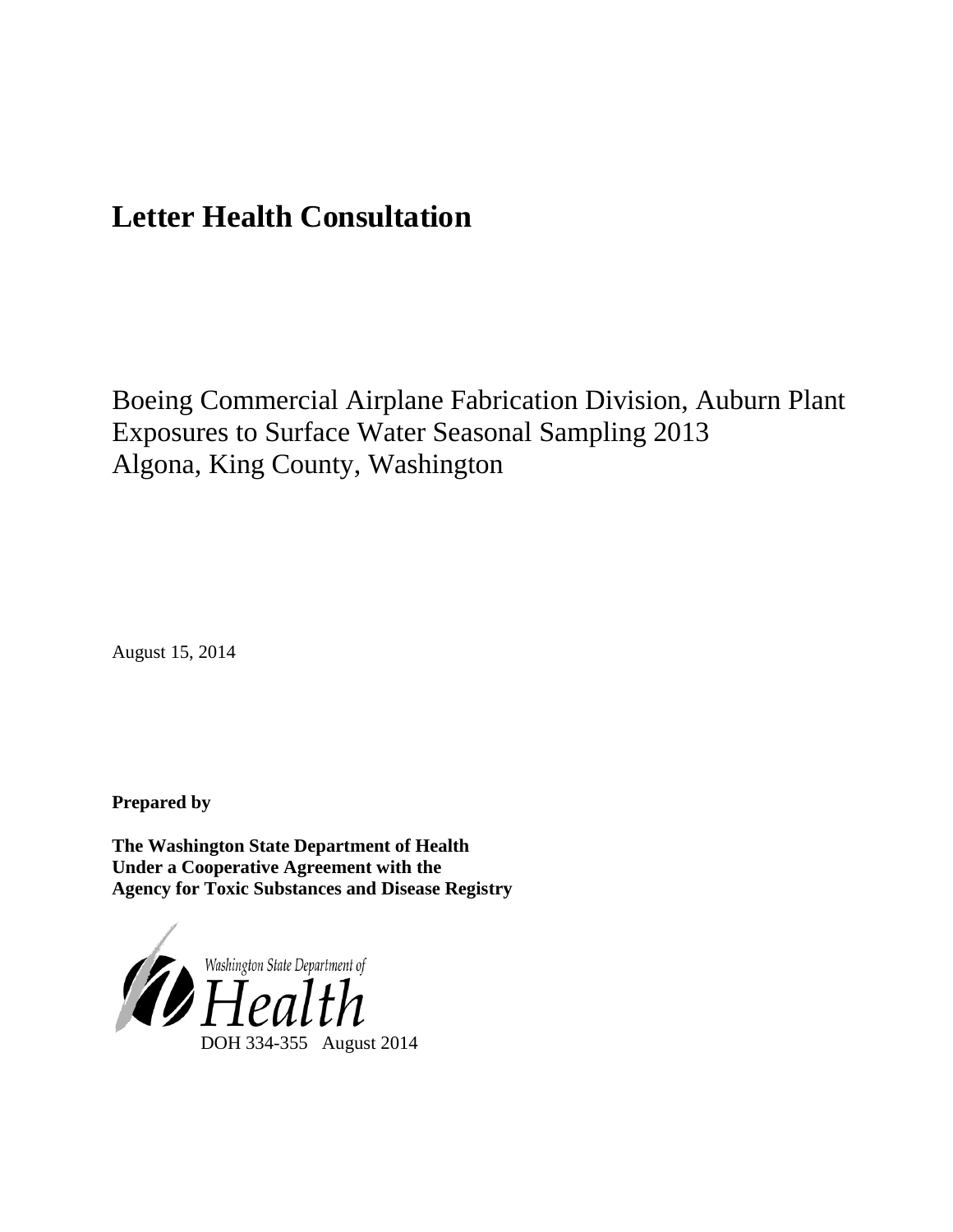## **Foreword**

The Washington State Department of Health (DOH) prepared this health consultation under a cooperative agreement with the Agency for Toxic Substances and Disease Registry (ATSDR). ATSDR is part of the U.S. Department of Health and Human Services. ATSDR is responsible for health issues related to hazardous substances.

The purpose of a health consultation is to assess the health threat posed by hazardous substances in the environment. If needed, a health consultation will also recommend steps or actions to protect public health. Health consultations are initiated in response to health concerns raised by residents or agencies about exposure to hazardous substances.

This health consultation was prepared in accordance with ATSDR methodologies and guidelines. However, the report has not been reviewed and cleared by ATSDR. The findings in this report are relevant to conditions at the site during the time the report was written. It should not be relied upon if site conditions or land use changes in the future.

Use of trade names is for identification only and does not imply endorsement by state or federal health agencies.

For additional information, please contact us at 1-877-485-7316 or visit our web site at [www.doh.wa.gov/consults.](http://www.doh.wa.gov/consults)

For persons with disabilities this document is available on request in other formats. To submit a request, please call 1-800-525-0127 (TTY/TDD call 711).

For more information about ATSDR, contact the CDC Information Center at 1-800-CDC-INFO (1-800-232-4636) or visit the agency's web site at [www.atsdr.cdc.gov.](http://www.atsdr.cdc.gov/)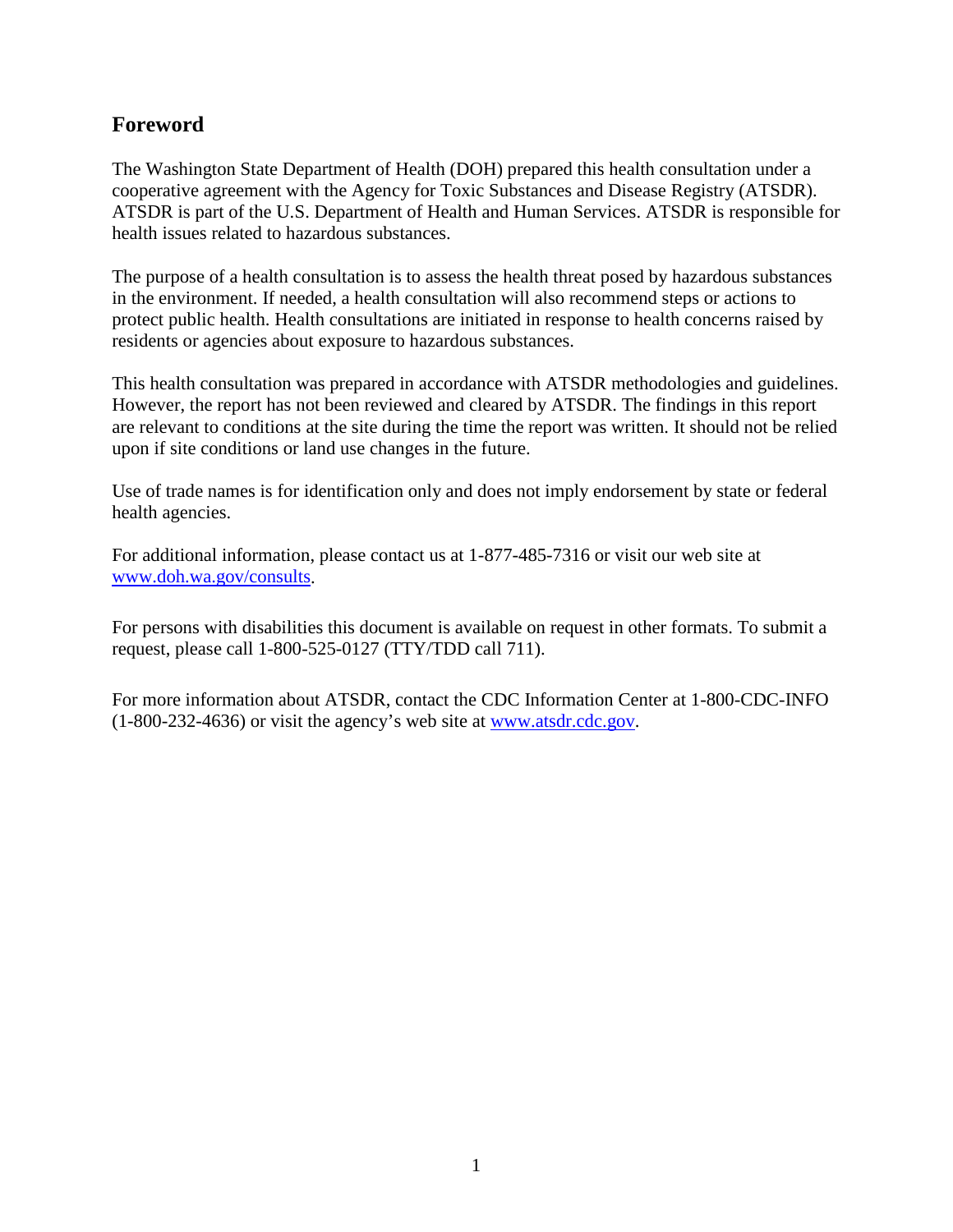

# DEPARTMENT OF HEALTH

OFFICE OF ENVIRONMENTAL HEALTH, SAFETY AND TOXICOLOGY *243 Israel Road SE PO Box 47846 Olympia, Washington 98504-7846 TDD Relay Service: 711*

August 15, 2014

Mayor David Hill City of Algona City Hall 402 Warde Street Algona, Washington 98001

### Re: Boeing Commercial Airplane Fabrication Division, Auburn Plant 2013 Seasonal Surface Water Sampling Results Assessment Algona, King County, Washington

Dear Mayor Hill:

The Washington State Department of Health (DOH) evaluated seasonal surface water test results for the Chicago Avenue and residential area ditches in the City of Algona. This assessment is a follow up to a recommendation in our March 2013 assessment. It is based on a previous request from the City of Algona to evaluate whether chemicals found in ditches pose a health concern to children or city personnel. This sampling was conducted as part of the ongoing groundwater remedial investigation by The Boeing Company (Boeing). The Washington State Department of Ecology (Ecology) directed Boeing to develop a seasonal approach for sampling to determine if there is a change in the concentration of volatile organic compounds (VOCs) during dry (June – September) and wet (October – March) seasons. DOH completed the review of data using surface water screening levels developed in the March 2013 letter health consultation that evaluated surface water in Chicago Avenue Ditch and Government Canal [1].

Based on the evaluation of wet season sampling data, exposure to ditch water is not expected to result in harmful health effects to children or workers. DOH recommends continued monitoring of ditches. Parents should be aware that ditches are not safe places to play and may contain contaminants unrelated to the Boeing site, including fecal matter from animals and sewer overflow. In addition, workers should wear protective clothing when performing duties in ditches. DOH will review work plans and additional data as they become available. Additionally, DOH will continue to work with the City of Algona, Ecology, and Boeing to educate residents about the contamination. Limitations of this report include lack of VOCs concentration from the breathing zone and ambient air. A summary of the findings is included in this letter. DOH conducts health consultations in cooperation with the Agency for Toxic Substances and Disease Registry (ATSDR).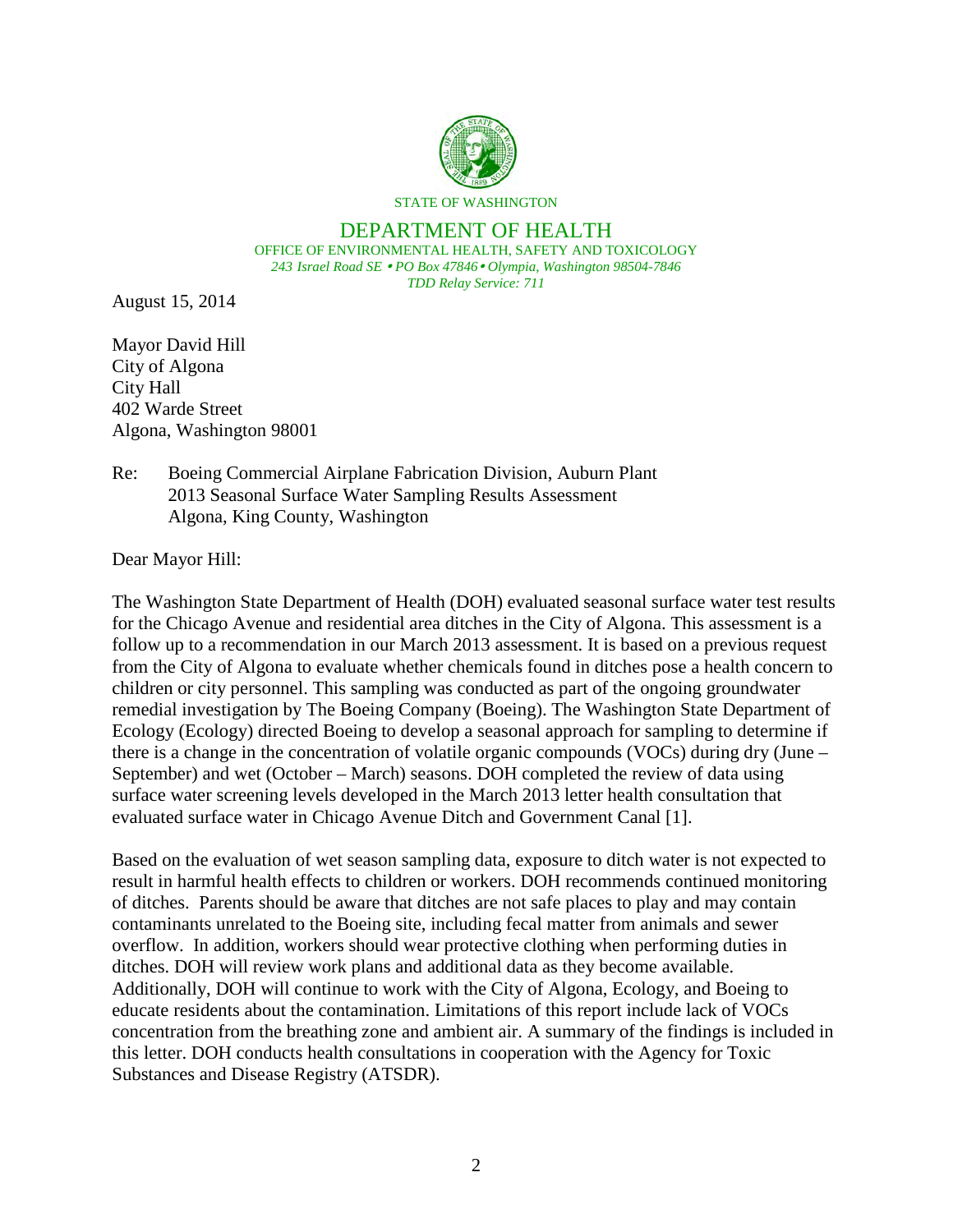#### **Background**

Past releases of chlorinated solvents (VOCs) at the Boeing Auburn plant resulted in two plumes of contaminated groundwater. The plumes lie in the shallow, intermediate, and deep zones of the [a](#page-3-0)quifer<sup>a</sup> underlying the Boeing Auburn plant and beyond. The contamination consists mainly of trichloroethylene (TCE, also called trichloroethene) and its [b](#page-3-1)reakdown products<sup>b</sup> at relatively low levels.<sup>[c](#page-3-2)</sup> Tetrachloroethylene, also called perchloroethylene (PCE), is also present at lower levels in some areas. Boeing is confirming the extent or edges of the plumes. A shallow zone of one of the plumes has migrated below the northeast end of the City of Algona.

### **Exposure Pathways**

 $\overline{a}$ 

In order to harm health, people must first come into contact with the chemical. An exposure pathway describes how a chemical moves from a source and comes into contact with people. A completed exposure pathway consists of a source, a release, an exposure point, an exposure route, and a potentially exposed population. In the dry season, the residential ditches did not have water; therefore, no completed exposure pathway was identified for these ditches during that time. However, Chicago Avenue ditch contained water and a completed exposure pathway has been identified for this ditch. In the wet season, the residential ditches did have water; therefore, a completed exposure pathway has been identified for these ditches during that season. Contaminated groundwater is assumed to be discharging into the Chicago Avenue and residential ditches. There are two completed pathways of exposure to PCE, TCE, cis-1,2-DCE, or vinyl chloride in water for children and workers.

*Children-* It was assumed that children up to two years old do not enter the ditch. Children this young would be supervised and the ditch represents a potential drowning hazard. Children 3 years old up to 16 years old might enter the ditch. These children playing in the ditch at 9<sup>th</sup> Avenue and north could be exposed to TCE, cis-1,2-DCE, or vinyl chloride. Children could be exposed by touching or accidentally ingesting water and breathing vapors escaping from water. Children most likely wade or walk through the ditch (with or without shoes). They probably do not remain immersed in the ditch. Minimal exposure is expected to occur by feet, legs, and hands. During the school year, children may play in the ditch during weekends or daylight hours after school. The possible health implications for exposed children are discussed in the following section. Contaminants have not been detected in the water in the ditch south of  $7<sup>th</sup>$  Avenue and no exposures are expected in this area. To evaluate exposures DOH assumed two exposure scenarios, children 1) entering the ditch briefly and getting wet for 15 minutes once a day 3 days a week (150 days per year) or 2) playing the ditch for an average of 30 minutes on any given day during the summer or on a weekend (50 days a year).

<span id="page-3-0"></span><sup>&</sup>lt;sup>a</sup> For remedial purposes, Boeing has defined the aquifer by dividing it into three zones. Monitoring wells represent the depth at which the groundwater is tested. The shallow zone includes the water table to 30 feet below ground surface (bgs). The intermediate zone is from 30–60 feet bgs. The deep zone is from 60–100 feet bgs.

<span id="page-3-1"></span> $\rm^b$  Breakdown products of TCE in the environment include 1,1-dichloroethylene (1,1-DCE), 1,1dichloroethane (1,1-DCA), cis-1,2-dichloroethylene (cis-1,2,-DCE), trans 1,2-dichloroethylene (trans-1,2-DCE), 1,2-dichloroethane (1,2-DCA), vinyl chloride and chloroethane. Only some of these contaminants have been found in groundwater or surface water samples.<br><sup>c</sup> Landau Associates. 2012. Letter from Eric Weber of Landau Associates to Robin Harrover of the Department of

<span id="page-3-2"></span>Ecology dated October 15, 2012. Re: status report number 40, July through September 2012 Activity Period, Boeing Auburn Facility, RCRA WAD 041337130, corrective Action Agreed Order No. 01HWTRNR-3345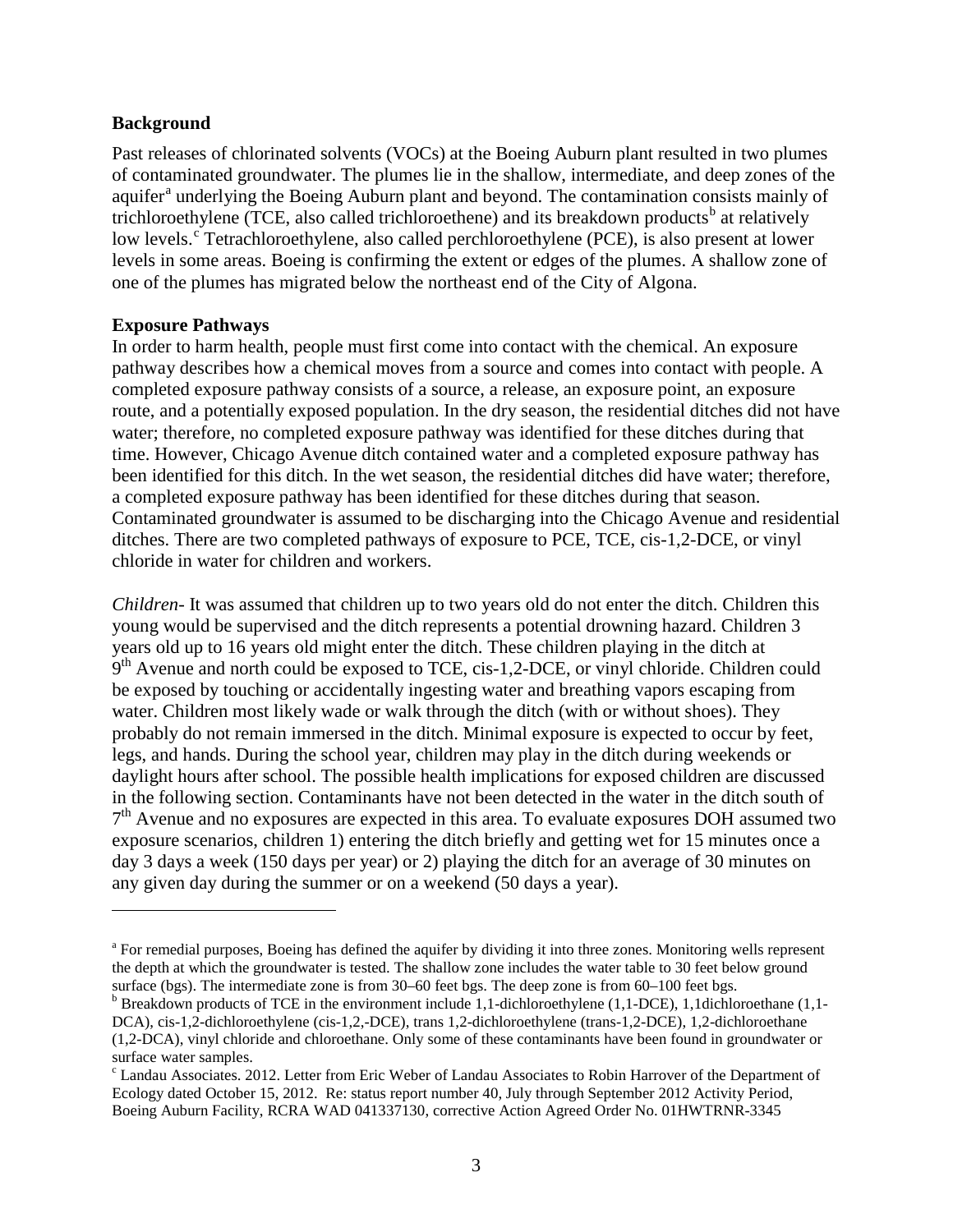*Workers-* Algona Public Works personnel also have a completed exposure pathway for TCE, cis-1,2-DCE, or vinyl chloride when working in the ditches. The Public Works Department maintains the ditch by mowing/raking and removing flood debris, trash, and culvert blockages. During these tasks workers may enter the water of the ditch. Workers wear gloves, boots, long sleeve shirts, and heavy work pants when working in the ditches. Contact with water is expected to occur intermittently on hands, legs, and feet. Rain gear is used during heavy rain. Personnel estimate that on average they enter the ditches two days a week and get wet four times a day while working in the ditch. Workers may also breathe vapors escaping from water. To evaluate exposures DOH assumed that workers entered the ditch either 1) three days a week four times a day for 15 minutes or 2) once a week for four hours (four 1-hour intervals during one day).

### **Results and Discussion**

Due to a lack of water in the 2013 dry season, no surface water samples were collected in the residential ditches. However, Chicago Avenue ditch has water year round; because of this samples can be collected over all four quarters. Samples for the first quarter were taken during the 2013 wet season. DOH completed the review of data using surface water screening levels developed in the March 2013 letter health consultation that evaluated surface water in Chicago Avenue ditch and Government Canal [1].

The Environmental Protection Agency (EPA) developed surface water screening levels using risk assessment guidance from the EPA Superfund program. This regional screening level calculator can be found at: [http://epa-prgs.ornl.gov/cgi-bin/chemicals/csl\\_search.](http://epa-prgs.ornl.gov/cgi-bin/chemicals/csl_search) The calculator determines exposures from accidental ingestion and skin contact of chemicals in the water. DOH used sitespecific, chronic, recreational, surface water exposure scenarios to calculate screening levels for children and workers. These screening levels are based on an insignificant increase in cancer risk and no risk for non-cancer effects. Cancer risk estimates measures the chance (probability) of developing cancer. An insignificant risk is equivalent to the development of 1 cancer case in 1,000,000 people exposed for a lifetime  $(1\times10^{-6})$ . EPA considers a cancer risk up to 1 additional case of cancer in 10,000 people  $(1\times10^{-4})$  to be within their risk range. Attachment 1 lists sitespecific exposure parameters entered into the calculator and the screening results. Site specific exposure parameters were described in the previous letter health consultation for Chicago Avenue Ditch and Government Canal [1].

In addition to the site-specific exposure parameters that were entered, a correction was made to the calculator due to an error that was discovered in the background calculations for vinyl chloride (VC). The correction was made under the "Select Individual Chemicals" menu by selecting "Test Chemical (blank/default)" this allows for input of a user-provided chemical entry from the "Select Chemical Info Type" menu. The VC parameters for children and adults that were entered for this evaluation are shown in Attachment 1.

Table 1 summarizes the results of PCE, TCE, and breakdown chemicals tested during wet season sampling in 2013 along the Chicago Avenue ditch [2]. TCE and breakdown products cis-1,2 dichloroethylene (DCE) and VC were detected. None of the samples exceeded the screening levels, therefore no further evaluation is needed (See Attachments) [1, 3].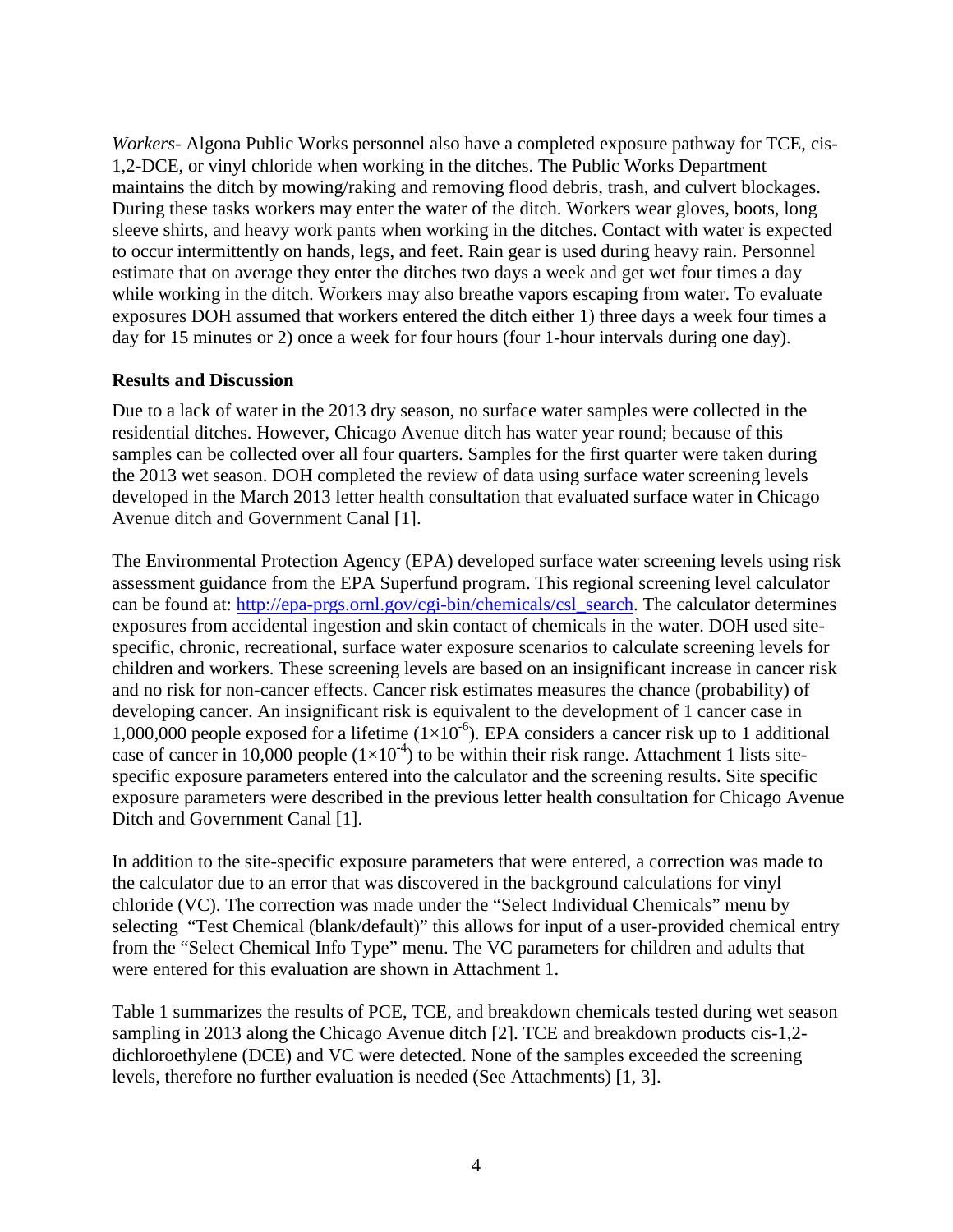Table 1. Comparison of Chicago Avenue ditch surface water concentrations (ppb) with healthbased screening levels, Boeing Commercial Airplane Fabrication Division, Auburn Plant, King County, Washington.

| Chemical                     |                | <b>Surface Water Concentrations</b><br>(ppb) from December 2013<br>Ditch along Chicago Avenue |                 |                 | Surface Water<br>Screening<br>Levels $(ppb)*$ | Is Exposure a<br>Concern? |
|------------------------------|----------------|-----------------------------------------------------------------------------------------------|-----------------|-----------------|-----------------------------------------------|---------------------------|
|                              | $9^{th}$ Ave N | $10^{th}$ Ave N                                                                               | $11^{th}$ Ave N | Child           | Worker                                        |                           |
| Vinyl chloride               | 0.4/0.39       | 0.4 / 0.44                                                                                    | 0.4 / 0.37      | 5.05            | 4.4                                           | N <sub>0</sub>            |
| Trichloroethylene (TCE)      | ND/0.026       | ND / 0.073                                                                                    | 0.7/0.72        | 74              | 32                                            | N <sub>0</sub>            |
| Dichloroethylene, cis-1,2-   | $ND/-$         | 0.7/                                                                                          | $0.9/-$         | 5820**          | $1400**$                                      | N <sub>0</sub>            |
| Tetrachloroethylene (PCE)    | ND/ND          | ND/ND                                                                                         | ND/ND           | 1380            | 197                                           | No.                       |
| Chloroethane                 | $-\sqrt{ND}$   | ND/ND                                                                                         | $-$ / ND        |                 |                                               | No                        |
| Dichloroethane, 1,1 -        | $-\sqrt{ND}$   | ND/ND                                                                                         | $-$ / ND        | -               | -                                             | N <sub>0</sub>            |
| Dichloroethane, 1,2 -        | $-\sqrt{ND}$   | ND/ND                                                                                         | $-$ / ND        | $\qquad \qquad$ | -                                             | N <sub>0</sub>            |
| Dichloroethylene, 1,1 -      | $-\sqrt{ND}$   | ND/ND                                                                                         | $-$ / ND        |                 |                                               | N <sub>0</sub>            |
| Dichloroethylene, trans-1,2- | $-\sqrt{ND}$   | ND/ND                                                                                         | $-$ / ND        |                 |                                               | N <sub>0</sub>            |

Notes: **Bold** values indicate detected compounds; \* per EPA regional screening calculator for recreational surface water exposures [\(http://epa-prgs.ornl.gov/cgi-bin/chemicals/csl\\_search\)](http://epa-prgs.ornl.gov/cgi-bin/chemicals/csl_search) see letter attachments 1 and 2 for input parameters; \*\* non-carcinogenic risk only

Analyzed by EPA method for volatile organic chemicals SW8260/SW8260 SIM (0.4/0.39) Abbreviations:

EPA – U.S. Environmental Protection Agency

ND – not detected at  $0.2 \mu g/L$  ( $0.02 \mu g/l$  for tetrachloroethylene)

PCE – tetrachloroethylene, same as perchloroethylene

ppb – parts per billion or micrograms per liter

TCE – trichloroethylene

In November 2013, 19 of the 22 residential ditches in Algona identified in the work plan were sampled [4]. Ditches 10, 19, and 20 were dry and could not be sampled. Table 2 summarizes the results of PCE, TCE, and breakdown chemicals detected during wet season residential ditch sampling [5]. Tetrachloroethylene (PCE), TCE, DCE, and VC were detected. None of the samples exceeded the screening levels, therefore no further evaluation is needed (See Attachments) [1, 3].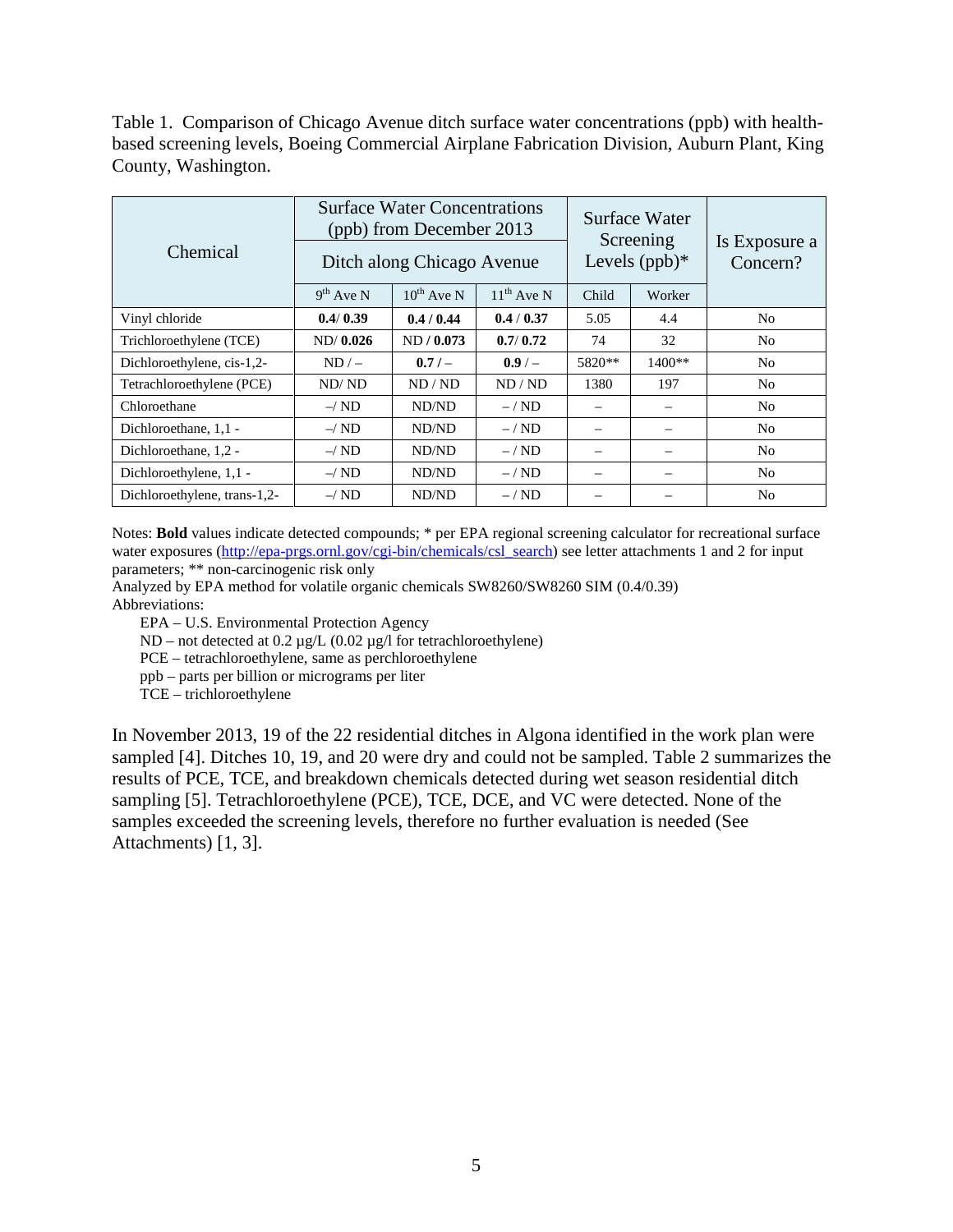| Chemical                     |           | Wet Season Surface Water Concentrations (ppb) from November 2013 |           |           |           | <b>Surface Water</b><br>Screening<br>Levels $(ppb)*$ | Is Exposure a |           |           |           |                              |                              |                |
|------------------------------|-----------|------------------------------------------------------------------|-----------|-----------|-----------|------------------------------------------------------|---------------|-----------|-----------|-----------|------------------------------|------------------------------|----------------|
|                              |           | $\overline{2}$                                                   | 3         | 4         | 5         | 6                                                    | $\mathcal{I}$ | 8         | 9         | 11        | Child                        | Worker                       | Concern?       |
| Vinyl chloride               | 0.3/0.18  | ND/0.085                                                         | ND/ND     | ND/0.13   | 0.2/0.26  | ND/0.07                                              | ND/ND         | ND/ND     | ND/ND     | 0.3/0.2   | 5.05                         | 4.4                          | N <sub>o</sub> |
| Trichloroethylene (TCE)      | 0.8/0.79  | ND/0.19                                                          | ND/ND     | ND/0.045  | 1.4/1.5   | ND/0.022                                             | ND/ND         | ND/ND     | ND/ND     | ND/ND     | 74                           | 32                           | N <sub>o</sub> |
| Dichloroethylene, cis-1,2-   | 0.6       | 0.4                                                              | ND        | 0.2       | 1.4       | <b>ND</b>                                            | <b>ND</b>     | <b>ND</b> | <b>ND</b> | <b>ND</b> | 5820**                       | $1400**$                     | N <sub>0</sub> |
| Tetrachloroethylene (PCE)    | ND/ND     | ND/ND                                                            | ND/ND     | ND/ND     | ND/ND     | ND/ND                                                | ND/ND         | ND/ND     | ND/ND     | ND/ND     | 1380                         | 197                          | N <sub>0</sub> |
| Chloroethane                 | ND        | ND                                                               | ND        | ND        | <b>ND</b> | <b>ND</b>                                            | <b>ND</b>     | <b>ND</b> | <b>ND</b> | <b>ND</b> | -                            | $\qquad \qquad \blacksquare$ | N <sub>o</sub> |
| Dichloroethane, 1,1 -        | <b>ND</b> | ND                                                               | ND        | ND        | <b>ND</b> | <b>ND</b>                                            | ND            | <b>ND</b> | <b>ND</b> | <b>ND</b> | $\qquad \qquad \blacksquare$ | $\overline{\phantom{m}}$     | N <sub>0</sub> |
| Dichloroethane, 1,2 -        | <b>ND</b> | <b>ND</b>                                                        | <b>ND</b> | ND        | <b>ND</b> | <b>ND</b>                                            | <b>ND</b>     | <b>ND</b> | <b>ND</b> | <b>ND</b> | $\overline{\phantom{0}}$     | $\qquad \qquad \blacksquare$ | N <sub>0</sub> |
| Dichloroethylene, 1,1 -      | <b>ND</b> | ND                                                               | ND        | ND        | <b>ND</b> | <b>ND</b>                                            | <b>ND</b>     | <b>ND</b> | ND        | ND        |                              | $\overline{\phantom{a}}$     | N <sub>0</sub> |
| Dichloroethylene, trans-1,2- | <b>ND</b> | <b>ND</b>                                                        | <b>ND</b> | <b>ND</b> | <b>ND</b> | <b>ND</b>                                            | <b>ND</b>     | <b>ND</b> | ND        | <b>ND</b> |                              |                              | N <sub>o</sub> |

Table 2. Comparison of residential ditch surface water concentrations (ppb) with health-based screening levels, Boeing Commercial Airplane Fabrication Division, Auburn Plant, King County, Washington.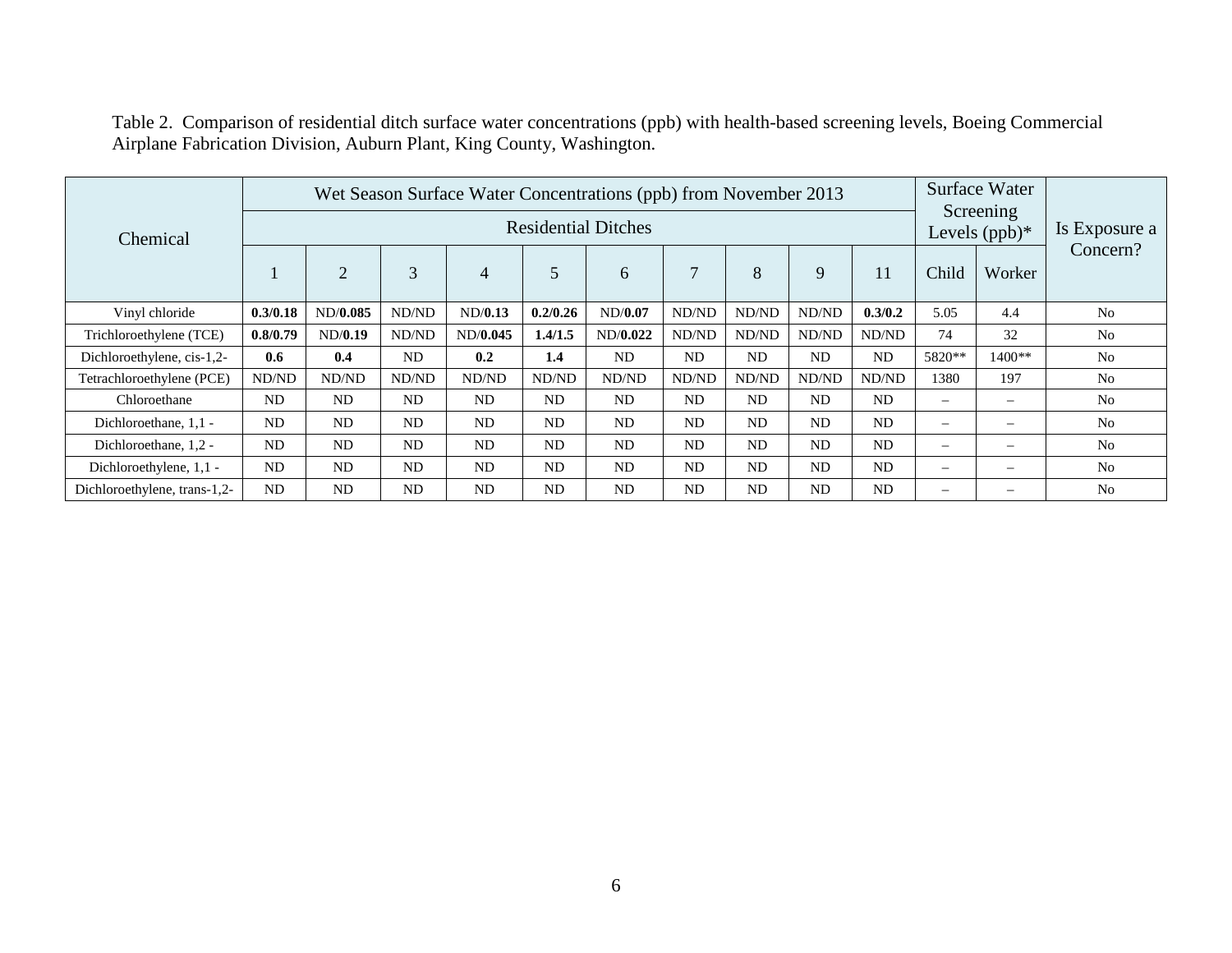Table 2. Continued

|                              |           | Wet Season Surface Water Concentrations (ppb) from November 2013 |       | Surface Water<br>Screening Levels |           |                |                |       |           |                   |                 |                |
|------------------------------|-----------|------------------------------------------------------------------|-------|-----------------------------------|-----------|----------------|----------------|-------|-----------|-------------------|-----------------|----------------|
| Chemical                     |           |                                                                  |       |                                   | $(ppb)*$  | Is Exposure a  |                |       |           |                   |                 |                |
|                              | 12        | 13                                                               | 14    | 15                                | 16        | 17             | 18             | 21    | 22        | Child             | Worker          | Concern?       |
| Vinyl chloride               | 0.2/0.19  | ND/0.14                                                          | ND/ND | ND/ND                             | ND/ND     | ND/ND          | ND/ND          | ND/ND | ND/ND     | 5.05              | 4.4             | N <sub>0</sub> |
| Trichloroethylene (TCE)      | ND/ND     | ND/ND                                                            | ND/ND | ND/ND                             | ND/ND     | ND/ND          | ND/ND          | ND/ND | ND/ND     | 74                | 32              | N <sub>0</sub> |
| Dichloroethylene, cis-1,2-   | 0.3       | <b>ND</b>                                                        | ND    | <b>ND</b>                         | ND        | N <sub>D</sub> | N <sub>D</sub> | ND    | ND        | 5820**            | 1400**          | N <sub>0</sub> |
| Tetrachloroethylene (PCE)    | 0.2/0.15  | ND/0.12                                                          | ND/ND | ND/ND                             | ND/ND     | ND/ND          | ND/ND          | ND/ND | ND/0.042  | 1380              | 197             | N <sub>0</sub> |
| Chloroethane                 | <b>ND</b> | ND                                                               | ND    | ND                                | ND        | ND             | N <sub>D</sub> | ND    | ND        | $\qquad \qquad$   | -               | N <sub>0</sub> |
| Dichloroethane, 1,1 -        | <b>ND</b> | <b>ND</b>                                                        | ND    | <b>ND</b>                         | ND        | <b>ND</b>      | <b>ND</b>      | ND    | <b>ND</b> | $\qquad \qquad -$ | $\qquad \qquad$ | N <sub>0</sub> |
| Dichloroethane, 1,2 -        | <b>ND</b> | ND                                                               | ND    | <b>ND</b>                         | ND        | <b>ND</b>      | N <sub>D</sub> | ND    | ND        | $\qquad \qquad -$ | $\qquad \qquad$ | N <sub>0</sub> |
| Dichloroethylene, 1,1 -      | <b>ND</b> | <b>ND</b>                                                        | ND    | <b>ND</b>                         | <b>ND</b> | <b>ND</b>      | <b>ND</b>      | ND    | <b>ND</b> | $\qquad \qquad -$ | -               | N <sub>0</sub> |
| Dichloroethylene, trans-1,2- | <b>ND</b> | ND                                                               | ND    | <b>ND</b>                         | <b>ND</b> | N <sub>D</sub> | N <sub>D</sub> | ND    | ND        | $\qquad \qquad -$ | $\qquad \qquad$ | N <sub>0</sub> |

Notes: Bold values indicate detected compounds; \* per EPA regional screening calculator for recreational surface water exposures [\(http://epa-prgs.ornl.gov/cgi](http://epa-prgs.ornl.gov/cgi-bin/chemicals/csl_search)[bin/chemicals/csl\\_search\)](http://epa-prgs.ornl.gov/cgi-bin/chemicals/csl_search) see letter attachments 1 and 2 for input parameters; \*\* non-carcinogenic risk only

Analyzed by EPA method for volatile organic chemicals SW8260/SW8260 SIM (0.2/0.19)

Abbreviations:

EPA – U.S. Environmental Protection Agency

ND – not detected at 0.2 µg/L (0.02 µg/l for tetrachloroethylene, trichloroethylene, and vinyl chloride)

PCE – tetrachloroethylene, same as perchloroethylene

ppb – parts per billion or micrograms per liter

TCE – trichloroethylene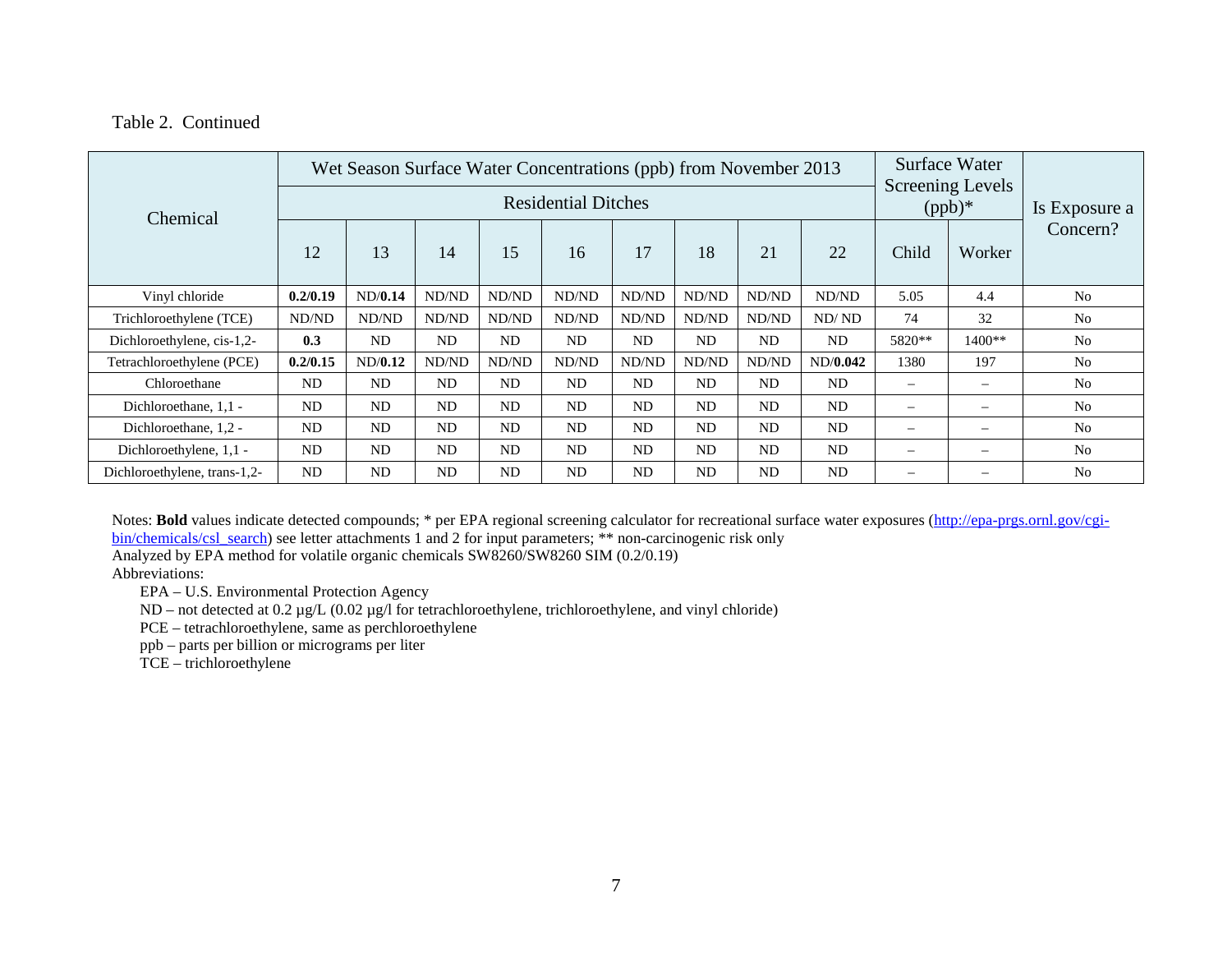### **Conclusion**

DOH concludes that exposure to PCE; TCE; cis-1,2-DCE; and vinyl chloride levels found during the wet season ditch sampling in 2013 is not expected to result in harmful effects to children or workers. This is consistent with our previous March 2013 assessment findings, which concluded that harmful effects to children or workers was not expected from exposure to water in the Chicago Avenue ditch [1].

### **Recommendations**

DOH recommends the following:

- Contaminant levels in the ditches could change over time, therefore to avoid exposures to contaminants related and unrelated to the Boeing site:
	- Parents should prevent children's access to the ditches.
	- Workers should wear protective clothing when performing duties in the ditches. This should include waterproof gloves, jackets, and waders.
- Continued monitoring of the Chicago Avenue and residential ditches are necessary to confirm that harmful exposures do not occur. Boeing should work with Ecology to determine ongoing monitoring requirements.

DOH will work with the City of Algona, Ecology, and Boeing to educate residents about the contamination in the ditches and how to prevent exposures. Boeing is already executing or developing work plans to address the contamination. DOH intends to review work plans and additional data as they becomes available. We can amend these conclusions and recommendations as necessary.

DOH appreciates this opportunity to assist you with these technical issues. Please contact me at 360-236-3376 if you have any questions.

Sincerely,

Lenford O'Garro, MS., RS Toxicologist, Health Assessor Site Assessments and Toxicology Section

Enclosures (2)

cc: Joanne Snarski, Department of Health Rhonda Kaetzel, Public Health – Seattle King County Robin Harrover, Department of Ecology James Bet, The Boeing Company Chris Anderson, Environmental Manager, Auburn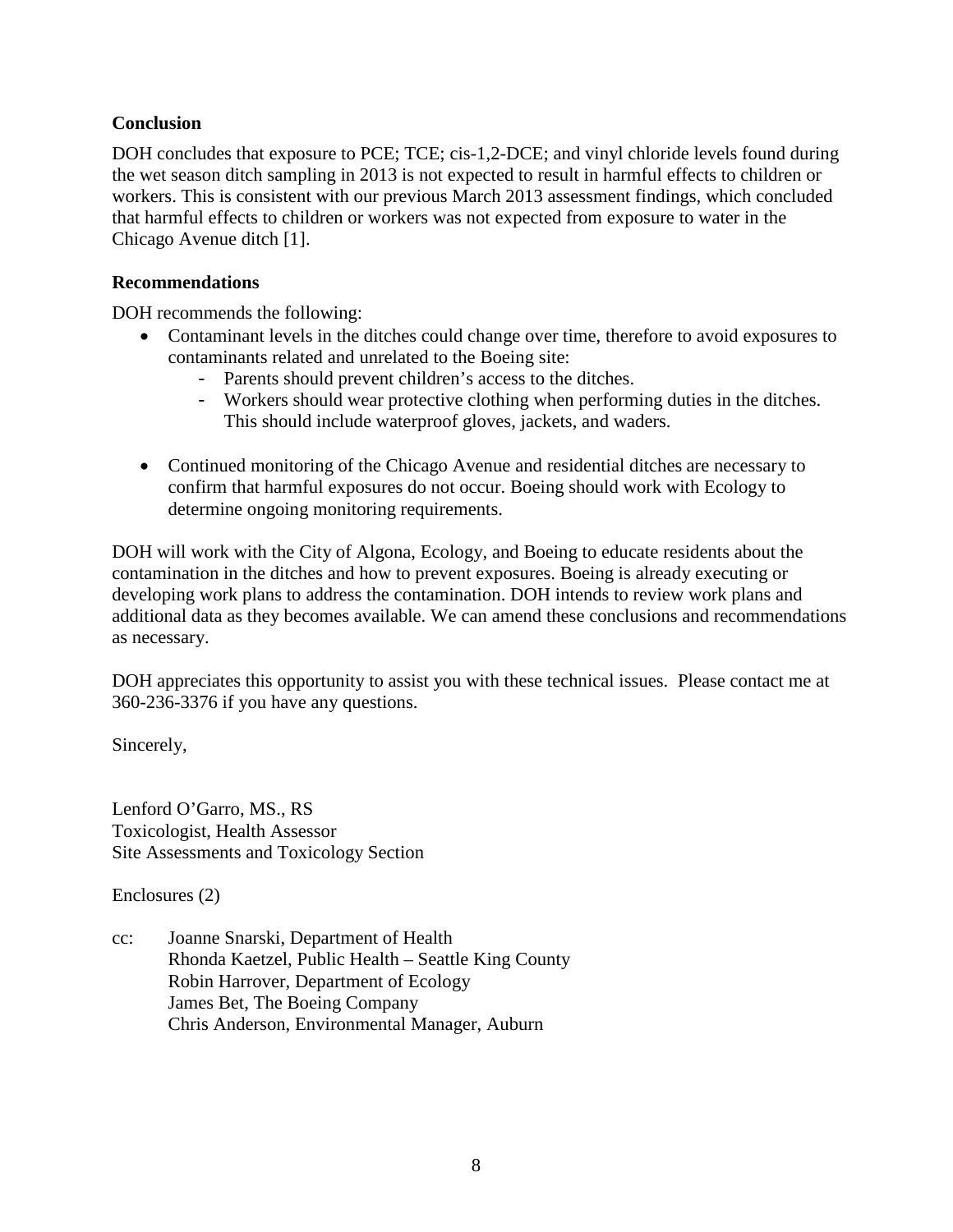#### **References**

- 1. Kaetzel, R. Washington State Department of Health. Letter Health Consultation Boeing Commercial Airplane Fabrication Division, Auburn Plant Exposures to Surface Water in Chicago Avenue Ditch and Government Canal Algona, King County, Washington. 2013.
- 2. January 15, 2014. Report prepared by Landau Associates submitted to Robin Harrover, Washington State Department of Ecology. Re: *Status Report: No. 45, October through December 2013 Activity Period, Boeing Commercial Airplane Group, Auburn Plant, WAD 041337130, RCRA Corrective Action Agreed Order No. 01HWTRNR-3345.*
- 3. U.S. Environmental Protection Agency. Regional Screening Levels for Chemicals Contaminants at Superfund Sites: Regional Screening Calculator; surface water screening levels. Available at internet: [http://epa-prgs.ornl.gov/cgi-bin/chemicals/csl\\_search](http://epa-prgs.ornl.gov/cgi-bin/chemicals/csl_search)
- 4. Landau Associates. 2013. Work plan: City of Algona Yard and Ditch Surface Water Sampling Work Plan, Boeing Auburn Facility, Auburn, Washington. Prepared for The Boeing Company. June 6.
- 5. Landau Associates. 2014. Technical Memorandum: Re: *Algona Neighborhood Ditch Sampling Investigation, Boeing Auburn Facility, Auburn, Washington.* From Jennifer Wynkoop and Sarah Fees, to James Bet, The Boeing Company. January 27, 2014.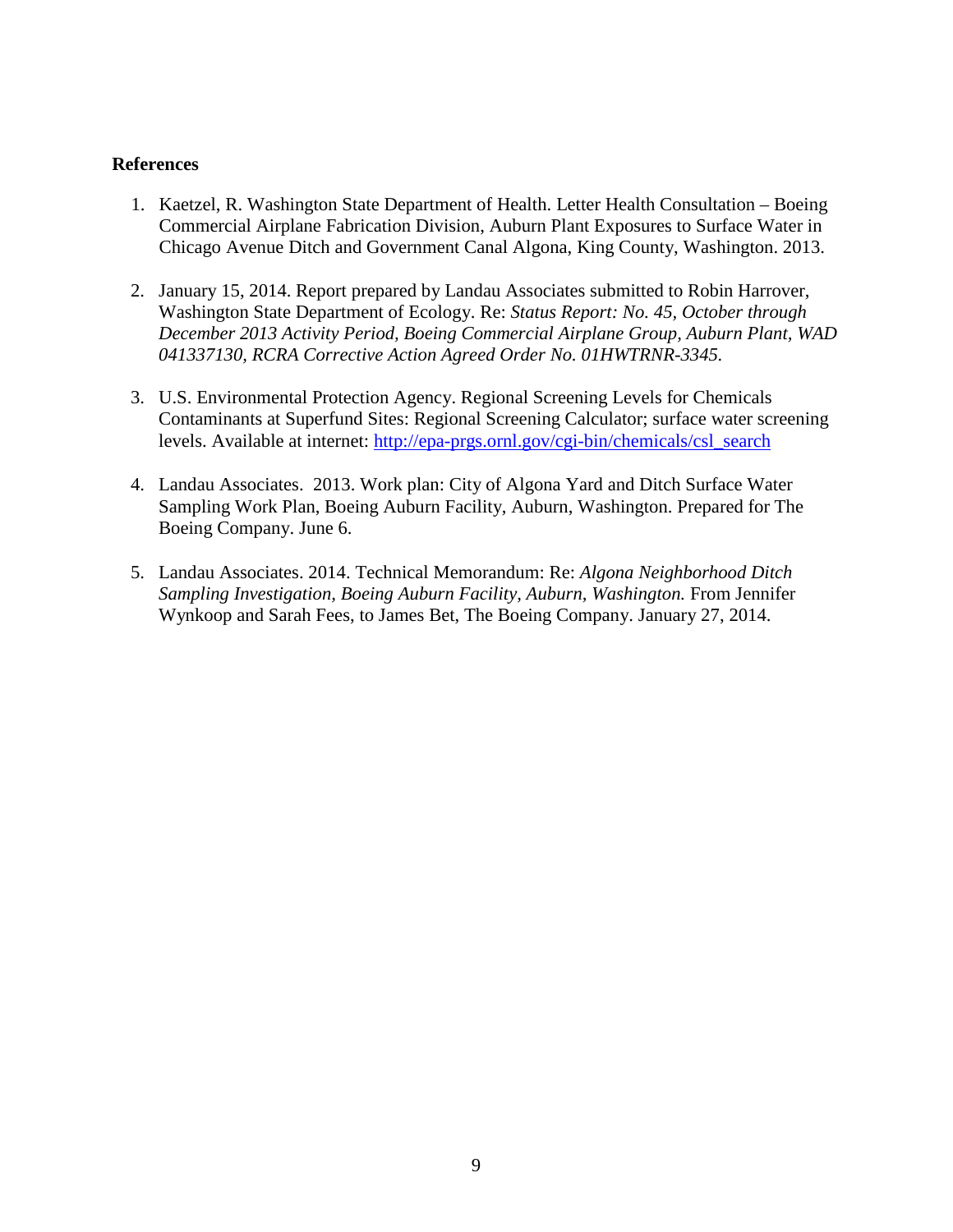**Site-specific equation inputs for ditch water screening levels, Boeing Auburn Plant, Algona, Washington**

|                                                                                          |                |                   | <b>Scenario inputs</b> |                |
|------------------------------------------------------------------------------------------|----------------|-------------------|------------------------|----------------|
| <b>Variable</b>                                                                          | Child 150 day  | Child 50 day      | Worker 150 day         | Worker 50 day  |
| TR (target cancer risk) unitless                                                         | 0.000001       | 0.000001          | 0.000001               | 0.000001       |
| THQ (target hazard quotient) unitless                                                    |                | 1                 |                        |                |
| EF <sub>recwc</sub> (child exposure frequency) day/year                                  | 150            | 50                | 0                      | 0              |
| EF <sub>recwa</sub> (adult exposure frequency) day/year                                  | 150            | 50                | 150                    | 50             |
| $EF_{0-2}$ (mutagenic exposure frequency) day/year                                       | $\overline{0}$ | $\overline{0}$    | $\overline{0}$         | $\overline{0}$ |
| EF <sub>2-6</sub> (mutagenic exposure frequency) day/year*                               | 150            | 50                | 0.00001                | 0.00001        |
| EF <sub>6-16</sub> (mutagenic exposure frequency) day/year                               | 150            | 50                | $\overline{0}$         | $\overline{0}$ |
| EF <sub>16-30</sub> (mutagenic exposure frequency) day/year                              | $\overline{0}$ | $\overline{0}$    | 150                    | 50             |
| ED <sub>recwc</sub> (exposure duration - child) year                                     | 4              | 4                 | 0                      | 0              |
| ED <sub>recwa</sub> (exposure duration - adult) year                                     | 10             | 10                | 25                     | 25             |
| $ED0-2$ (mutagenic exposure duration) year                                               | $\overline{0}$ | $\overline{0}$    | $\overline{0}$         | $\overline{0}$ |
| $ED_{2-6}$ (mutagenic exposure duration) year*                                           | 4              | 4                 | 0.00001                | 0.00001        |
| $ED_{6-16}$ (mutagenic exposure duration) year                                           | 10             | 10                | 0                      | 0              |
| $ED_{16-30}$ (mutagenic exposure duration) year                                          | $\overline{0}$ | $\overline{0}$    | 25                     | 25             |
| LT (lifetime - recreator) year                                                           | 70             | $\overline{70}$   | 70                     | 70             |
| EV <sub>recwa</sub> (adult) events/day                                                   | 1              | 1                 | 4                      | 4              |
| EV <sub>recwc</sub> (child) events/day                                                   | 1              | 1                 | 0                      | 0              |
| $EV_{0-2}$ (mutagenic) events/day                                                        | $\overline{0}$ | $\overline{0}$    | $\Omega$               | $\overline{0}$ |
| EV <sub>2-6</sub> (mutagenic) events/day*                                                | 1              | $\overline{1}$    | 0.00001                | 0.00001        |
| EV <sub>6-16</sub> (mutagenic) events/day                                                |                |                   | $\overline{0}$         | $\overline{0}$ |
| EV <sub>16-30</sub> (mutagenic) events/day                                               | $\overline{0}$ | $\overline{0}$    | 4                      | $\overline{4}$ |
| ET <sub>recwa</sub> (adult exposure time) hour/event                                     | 0.25           | 0.5               | 0.25                   | 1              |
| ET <sub>recwc</sub> (child exposure time) hour/event                                     | 0.25           | 0.5               | 0                      | 0              |
| ET <sub>recw0-2</sub> (mutagenic exposure time) hour/event                               | $\overline{0}$ | $\overline{0}$    | 0                      | $\Omega$       |
| ET <sub>recw2-6</sub> (mutagenic exposure time) hour/event*                              | 0.25           | 0.5               | 0.00001                | 0.00001        |
| ET <sub>recw6-16</sub> (mutagenic exposure time) hour/event                              | 0.25           | 0.5               | 0                      | $\overline{0}$ |
| ET <sub>recw16-30</sub> (mutagenic exposure time) hour/event                             | $\overline{0}$ | $\overline{0}$    | 0.25                   | $\overline{1}$ |
| ET <sub>recw-adj</sub> (age-adjusted exposure time) hour/event                           | 0.25           | 0.5               | 0.25                   | $\mathbf{1}$   |
| ET <sub>recw-madi</sub> (mutagenic age-adjusted exposure time) hour/event                | 0.25           | 0.5               | 0.25                   | $\mathbf{1}$   |
| BW <sub>recwa</sub> (body weight - adult) kg                                             | 41             | 41                | 70                     | 70             |
| BW <sub>recwc</sub> (body weight - child) kg                                             | 15             | 15                | 15                     | 15             |
| BW <sub>0-2</sub> (mutagenic body weight) kg                                             | $\overline{0}$ | $\overline{0}$    | $\overline{0}$         | $\overline{0}$ |
| BW <sub>2-6</sub> (mutagenic body weight) kg                                             | 15             | 15                | 15                     | 15             |
| BW <sub>6-16</sub> (mutagenic body weight) kg                                            | 41             | 41                | $\overline{0}$         | $\overline{0}$ |
| BW <sub>16-30</sub> (mutagenic body weight) kg                                           | $\overline{0}$ | $\overline{0}$    | 70                     | 70             |
| IRW <sub>recwa</sub> (water intake rate - adult) L/hr                                    | 0              | 0                 | 0                      | $\mathbf 0$    |
| IRW <sub>recwc</sub> (water intake rate - child) L/hr                                    | 0.004          | 0.004             | 0                      | 0              |
| IRW <sub>0-2</sub> (mutagenic water intake rate) L/hr                                    | $\overline{0}$ | $\overline{0}$    | $\overline{0}$         | $\overline{0}$ |
| IRW <sub>2-6</sub> (mutagenic water intake rate) L/hr**/*                                | 0.0037         | 0.0037            | 0.00001                | 0.00001        |
| IRW <sub>6-16</sub> (mutagenic water intake rate) L/hr**                                 | 0.0037         | 0.0037            | $\overline{0}$         | $\mathbf{0}$   |
| $IRW_{16-30}$ (mutagenic water intake rate) L/hr <sup>*</sup>                            | $\mathbf{0}$   | <u>U </u>         | 0.0037                 | 0.0037         |
| SA <sub>recwa</sub> (skin surface area - adult) cm <sup>2</sup>                          | 3721           | $\overline{3721}$ | 6600                   | 6600           |
| SA <sub>recwc</sub> (skin surface area - child) cm <sup>2</sup>                          | 1642           | 1642              | 0                      | $\overline{0}$ |
|                                                                                          | $\overline{0}$ | $\overline{0}$    | $\overline{0}$         | $\overline{0}$ |
| $SA0-2$ (mutagenic skin surface area) cm <sup>2</sup>                                    |                |                   |                        |                |
| SA <sub>2-6</sub> (mutagenic skin surface area) cm <sup>2**/*</sup>                      | 1642           | 1642              | 0.00001                | 0.00001        |
| SA <sub>6-16</sub> (mutagenic skin surface area) cm <sup>2**</sup>                       | 3721           | 3721              | $\overline{0}$         | $\overline{0}$ |
| SA <sub>16-30</sub> (mutagenic skin surface area) cm <sup>2*</sup>                       | $\overline{0}$ | $\overline{0}$    | 6600                   | 6600           |
| I <sub>sc</sub> (apparent thickness of stratum corneum) cm                               | 0.001          | 0.001             | 0.001                  | 0.001          |
| IFW <sub>rec-adj</sub> (age-adjusted water intake rate) L/kg                             | 0.04           | 0.027             | 0                      | 0              |
| IFWM <sub>rec-adi</sub> (mutagenic age-adjusted water intake rate) L/kg                  | 0.213          | 0.142             | 0.198                  | 0.264          |
| DFW <sub>rec-adi</sub> (age-adjusted dermal factor) cm <sup>2</sup> -event/kg            | 201814.146     | 67271.382         | 1414285.714            | 471428.571     |
| DFWM <sub>rec-adj</sub> (mutagenic age-adjusted dermal factor) cm <sup>2</sup> -event/kg | 605442.439     | 201814.146        | 1414285.714            | 471428.571     |

**Notes**: per EPA regional screening calculator for recreational surface water exposures

Highlighted cells are site-specific input values (using recreational surface water scenario)

\* An estimate of 0 (0.00001) was used to retain carcinogenic calculation estimates for adults

\*\* Average ingestion rate for wading and splashing in swimming pool (EFH Table 3-93)

\*\*\* Surface area consists of feet, lower legs, and hands; child surface area was calculated using total surface for 3-6 and 11-16 year olds

(EFH Table 7-7) multiplied by portion of extremity (EFH Table 7-9); For equivalent adult surface area see (EFH Table 7-16)

EFH - Exposure Factors Handbook (U.S. EPA 2011)

EPA - U.S. Environmental Protection Agency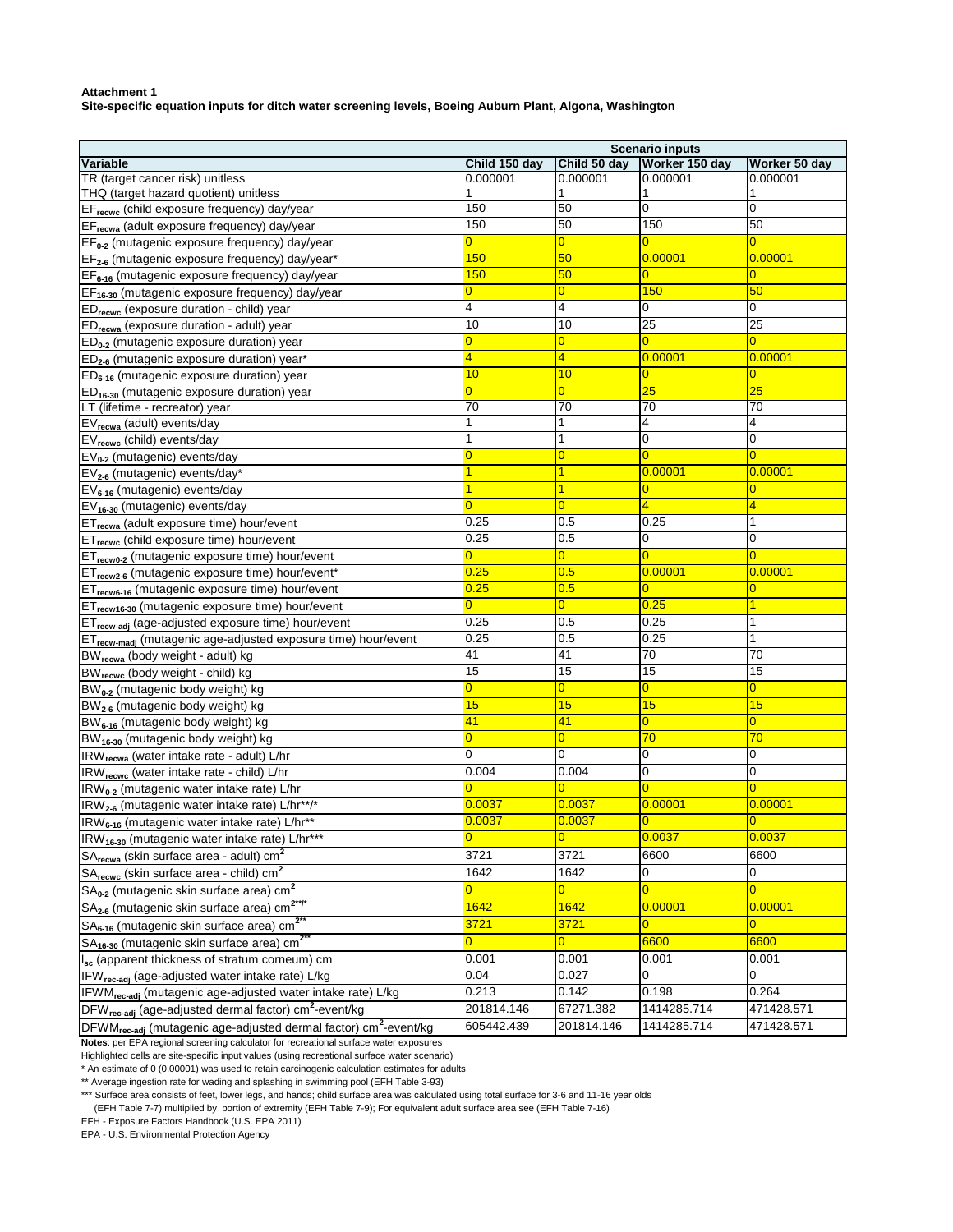#### **Output from EPA's Site-specific Recreator Screening Levels for Surface Water, Boeing Auburn Plant, Algona, Washington**

ca=Cancer, nc=Noncancer, ca\* (Where nc SL < 100 x ca SL),  $ca^{**}$  (Where nc SL < 10 x ca SL), max=SL exceeds ceiling limit (see User's Guide), sat=SL exceeds csat

|                 |                                        | CAS           |               |      | <b>Chemical</b> | <b>Ingestion SF</b> |      | <b>SFO Chronic RfD RfD</b> |            | <b>RAGSe</b><br><b>GIABS</b> |         |       |                         |             |
|-----------------|----------------------------------------|---------------|---------------|------|-----------------|---------------------|------|----------------------------|------------|------------------------------|---------|-------|-------------------------|-------------|
| <b>Scenario</b> | <b>Chemical</b>                        | <b>Number</b> | Mutagen? VOC? |      | <b>Type</b>     | (mg/kg-day)         | Ref  | (mg/kg-day)                | <b>Ref</b> | (unitless)                   | kp      | mw    | pi                      | logds       |
| Child 150 days  | Vinyl Chloride                         | 75-01-4       | Yes           | Yes  | Organics        | $1.40E + 00$        | U    | 3.00E-03                   | U          |                              | 0.00838 | 62.5  | 3.1415927               | $-3.15$     |
| Child 50 days   | Vinyl Chloride                         | 75-01-4       | Yes           | Yes  | Organics        | $1.40E + 00$        | U    | 3.00E-03                   | U          |                              | 0.00838 | 62.5  | 3.1415927               | $-3.15$     |
| Worker 150 days | Vinyl Chloride                         | 75-01-4       | Yes           | Yes  | Organics        | 7.20E-01            |      | 3.00E-03                   |            |                              | 0.00838 | 62.5  | 3.1415927               | $-3.15$     |
| Worker 50 days  | <b>Vinyl Chloride</b>                  | 75-01-4       | Yes           | Y es | Organics        | 7.20E-01            |      | 3.00E-03                   |            |                              | 0.00838 | 62.5  | 3.1415927               | -3.15       |
| Child 150 days  | Dichloroethane, 1,1-                   | 75-34-3       | <b>No</b>     | Yes  | Organics        | 5.70E-03            | U    | 2.00E-01                   | U          | $\mathbf{1}$                 | 0.00675 |       | 98.96 3.1415927         | $-3.354176$ |
| Child 50 days   | Dichloroethane, 1,1-                   | $75 - 34 - 3$ | No            | Yes  | Organics        | 5.70E-03            | U    | 2.00E-01                   | U          |                              | 0.00675 |       | 98.96 3.1415927         | $-3.354176$ |
| Worker 150 days | Dichloroethane, 1,1-                   | $75 - 34 - 3$ | No            | Yes  | Organics        | 5.70E-03            | U    | 2.00E-01                   | U          | $\mathbf{1}$                 | 0.00675 |       | 98.96 3.1415927         | $-3.354176$ |
| Worker 50 days  | Dichloroethane, 1,1-                   | 75-34-3       | TNo           | Yes  | Organics        | 5.70E-03            | ᠊᠊᠍᠊ | 2.00E-01                   | ᠊ᡨ         |                              | 0.00675 |       | 98.96 3.1415927         | -3.354176   |
| Child 150 days  | Dichloroethane, 1,2-                   | 107-06-2 No   |               | Yes  | Organics        | $9.10E - 02$        | U    | 6.00E-03                   | U          | $\mathbf{1}$                 | 0.0042  |       | 98.96 3.1415927         | $-3.354176$ |
| Child 50 days   | Dichloroethane, 1.2-                   | 107-06-2 No   |               | Yes  | Organics        | 9.10E-02            | U    | 6.00E-03                   | U          | 1                            | 0.0042  |       | 98.96 3.1415927         | $-3.354176$ |
| Worker 150 days | Dichloroethane, 1,2-                   | 107-06-2 No   |               | Yes  | Organics        | $9.10E - 02$        | U    | $6.00E - 03$               | U          | $\mathbf{1}$                 | 0.0042  |       | 98.96 3.1415927         | $-3.354176$ |
| Worker 50 days  | Dichloroethane, 1,2-                   | 107-06-2 No   |               | Yes  | Organics        | 9.10E-02            | ঢ    | 6.00E-03                   | ᠊ᡨ         |                              | 0.0042  |       | 98.96 3.1415927         | -3.354176   |
| Child 150 days  | Dichloroethylene, 1,1-                 | 75-35-4       | <b>No</b>     | Yes  | Organics        |                     |      | $5.00E - 02$               | U          | $\mathbf{1}$                 | 0.0117  |       | 96.94 3.1415927         | $-3.342864$ |
| Child 50 days   | Dichloroethylene, 1.1-                 | $75 - 35 - 4$ | No            | Yes  | Organics        |                     |      | $5.00E - 02$               | U          | $\overline{1}$               | 0.0117  |       | 96.94 3.1415927         | $-3.342864$ |
| Worker 150 days | Dichloroethylene, 1.1-                 | 75-35-4       | No            | Yes  | Organics        |                     |      | $5.00E - 02$               | U          | $\mathbf{1}$                 | 0.0117  |       | 96.94 3.1415927         | $-3.342864$ |
| Worker 50 days  | Dichloroethylene, 1,1-                 | 75-35-4       | 'No           | Yes  | Organics        |                     |      | 5.00E-02                   | U          |                              | 0.0117  | 96.94 | 13.1415927              | -3.342864   |
| Child 150 days  | Dichloroethylene, 1,2- (Mixed Isomers) | 540-59-0      | <b>No</b>     | Yes  | Organics        |                     |      | 9.00E-03                   | U          | 1                            | 0.011   | 96.94 | 3.1415927               | $-3.342864$ |
| Child 50 days   | Dichloroethylene, 1,2- (Mixed Isomers) | 540-59-0      | No            | Yes  | Organics        |                     |      | $9.00E - 03$               | U          |                              | 0.011   | 96.94 | 3.1415927               | $-3.342864$ |
| Worker 150 days | Dichloroethylene, 1,2- (Mixed Isomers) | 540-59-0 No   |               | Yes  | Organics        |                     |      | 9.00E-03                   | U          | -1                           | 0.011   | 96.94 | 3.1415927               | $-3.342864$ |
| Worker 50 days  | Dichloroethylene, 1,2- (Mixed Isomers) | 540-59-0      | _No           | Yes  | Organics        |                     |      | 9.00E-03                   | ᠊ᡨ         |                              | 0.011   | 96.94 | 13.1415927              | -3.342864   |
| Child 150 days  | Dichloroethylene, 1,2-cis-             | 156-59-2 No   |               | Yes  | Organics        |                     |      | 2.00E-03                   | U          | -1                           | 0.011   |       | 96.94 3.1415927         | $-3.342864$ |
| Child 50 days   | Dichloroethylene, 1.2-cis-             | 156-59-2 No   |               | Yes  | Organics        |                     |      | 2.00E-03                   | U          | $\overline{1}$               | 0.011   |       | 96.94 3.1415927         | $-3.342864$ |
| Worker 150 days | Dichloroethylene, 1.2-cis-             | 156-59-2 No   |               | Yes  | Organics        |                     |      | 2.00E-03                   | U          | $\mathbf{1}$                 | 0.011   | 96.94 | 3.1415927               | $-3.342864$ |
| Worker 50 days  | Dichloroethylene, 1,2-cis-             | 156-59-2 No   |               | Yes  | Organics        |                     |      | 2.00E-03                   | U          |                              | 0.011   | 96.94 | 3.1415927               | -3.342864   |
| Child 150 days  | Dichloroethylene, 1,2-trans-           | 156-60-5 No   |               | Yes  | Organics        |                     |      | 2.00E-02                   | U          | -1                           | 0.011   |       | 96.94 3.1415927         | $-3.342864$ |
| Child 50 davs   | Dichloroethylene, 1.2-trans-           | 156-60-5 No   |               | Yes  | Organics        |                     |      | 2.00E-02                   | U          |                              | 0.011   | 96.94 | 3.1415927               | $-3.342864$ |
| Worker 150 days | Dichloroethylene, 1,2-trans-           | 156-60-5 No   |               | Yes  | Organics        |                     |      | 2.00E-02                   | U          | $\mathbf 1$                  | 0.011   |       | 96.94 3.1415927         | $-3.342864$ |
| Worker 50 days  | Dichloroethylene, 1,2-trans-           | 156-60-5 No   |               | Yes  | Organics        |                     |      | 2.00E-02                   | ᠊ᡨ         |                              | 0.011   |       | 96.94 3.1415927         | -3.342864   |
| Child 150 days  | Tetrachloroethylene                    | 127-18-4 No   |               | Yes  | Organics        | 2.10E-03            | U    | 6.00E-03                   | U          | $\mathbf{1}$                 | 0.0334  |       | 165.83 3.1415927        | $-3.728648$ |
| Child 50 days   | Tetrachloroethylene                    | 127-18-4      | <b>No</b>     | Yes  | Organics        | 2.10E-03            | U    | 6.00E-03                   | U          | $\overline{1}$               | 0.0334  |       | 165.83 3.1415927        | $-3.728648$ |
| Worker 150 days | Tetrachloroethylene                    | 127-18-4      | <b>No</b>     | Yes  | Organics        | $2.10E-03$          | U    | 6.00E-03                   | U          | $\mathbf{1}$                 | 0.0334  |       | 165.83 3.1415927        | $-3.728648$ |
| Worker 50 days  | Tetrachloroethylene                    | 127-18-4 No   |               | Yes  | Organics        | 2.10E-03            | ᠊ण   | 6.00E-03                   | ᠊ᡨ         |                              | 0.0334  |       | 165.83 3.1415927        | -3.728648   |
| Child 150 days  | Trichloroethylene                      | 79-01-6       | Yes           | Yes  | Organics        | 4.60E-02            | U    | 5.00E-04                   | U          | -1                           | 0.0116  |       | 131.39 3.1415927        | $-3.535784$ |
| Child 50 days   | Trichloroethylene                      | 79-01-6       | Yes           | Yes  | Organics        | 4.60E-02            | U    | 5.00E-04                   | U          |                              | 0.0116  |       | 131.39 3.1415927        | $-3.535784$ |
| Worker 150 days | Trichloroethylene                      | 79-01-6       | Yes           | Yes  | Organics        | 4.60E-02            | U    | 5.00E-04                   | U          |                              | 0.0116  |       | 131.39 3.1415927        | $-3.535784$ |
| Worker 50 days  | Trichloroethylene                      | 79-01-6       | Yes           | Yes  | Organics        | 4.60E-02            | ᠊ण   | 5.00E-04                   | ᠊ᡨ         |                              |         |       | 0.0116 131.39 3.1415927 | -3.535784   |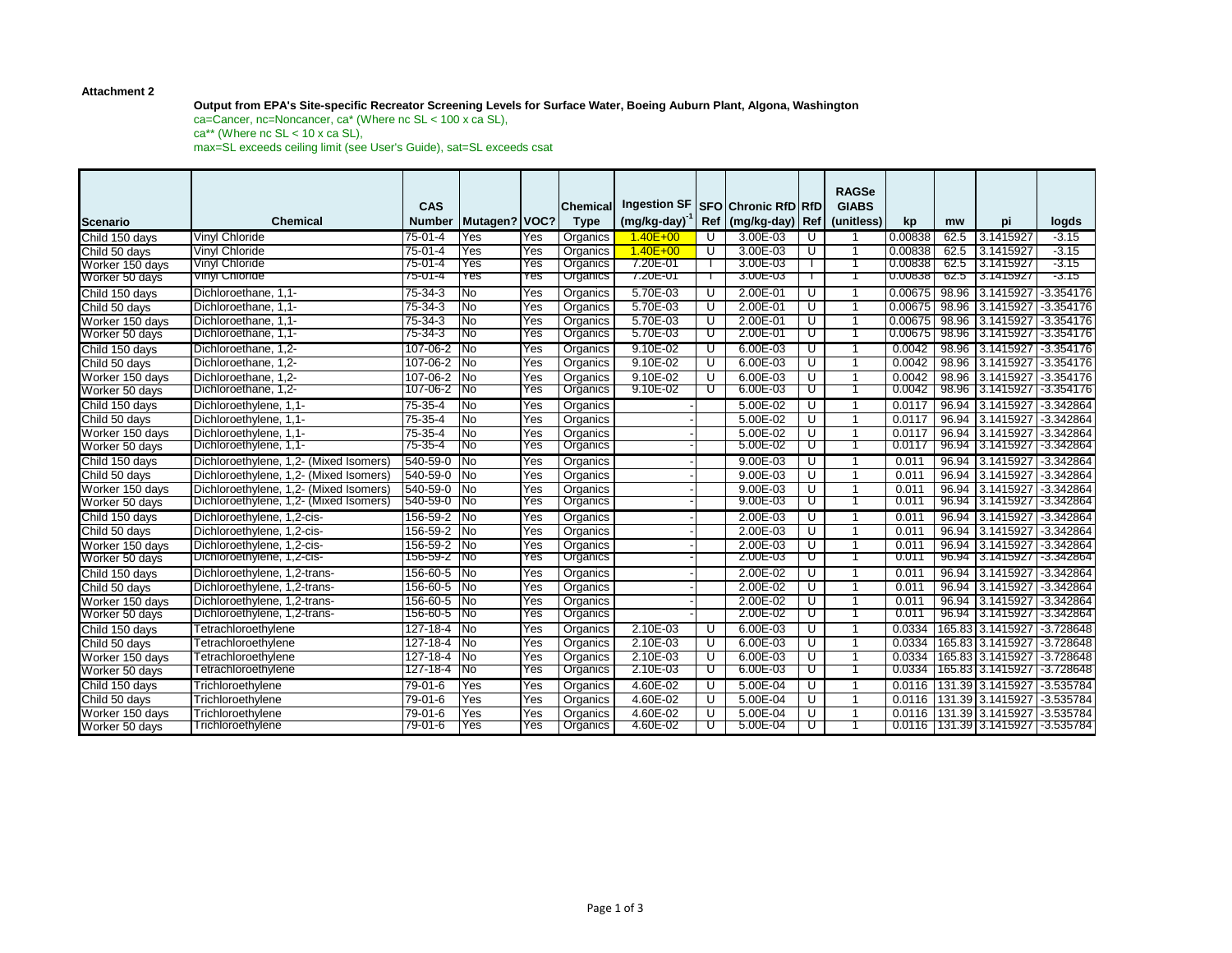|                 |       |     |                                                                                                                                   |         |   |          |                         |              |     | Carcino-       | Noncarcino-    |                  | <b>Ingestion SL</b> | <b>Dermal SL</b> | <b>Carcinogenic SL</b> |
|-----------------|-------|-----|-----------------------------------------------------------------------------------------------------------------------------------|---------|---|----------|-------------------------|--------------|-----|----------------|----------------|------------------|---------------------|------------------|------------------------|
|                 |       |     |                                                                                                                                   |         |   |          |                         | F            |     | genic          | genic          |                  | $TR=1.0E-6$         | $TR=1.0E-6$      | $TR=1.0E-6$            |
| Scenario        | dsclc | dsc | C                                                                                                                                 | littleb | B | tstar    | tau_event   A   In EPD? |              |     | <b>DAevent</b> | <b>Daevent</b> | <b>DAeventna</b> | $(\mu g/L)$         | $(\mu g/L)$      | $(\mu g/L)$            |
| Child 150 days  |       |     | 0.0007079 7.0795E-7 0.3505315 0.3189446 0.0254807                                                                                 |         |   | 0.565015 | 0.2354229               | $\mathbf{1}$ | Yes | $6.086E - 6$   | 0.066687       | 0.0804354        | $1.05E + 01$        | $1.08E + 00$     | 9.82E-01               |
| Child 50 days   |       |     | 0.0007079 7.0795E-7 0.3505315 0.3189446 0.0254807                                                                                 |         |   | 0.565015 | 0.2354229               | $\mathbf{1}$ | Yes | 6.3719E-6      | 0.2000609      | 0.2413061        | $5.32E+00$          | 8.02E-01         | 6.97E-01               |
| Worker 150 days |       |     | 0.0007079 7.0795E-7 0.3505315 0.3189446 0.0254807                                                                                 |         |   | 0.565015 | 0.2354229               | $\mathbf{1}$ | Yes | 0.0000251      |                | 0.0193561        |                     | $4.47E + 00$     | $4.47E + 00$           |
| Worker 50 days  |       |     | 0.0007079 7.0795E-7 0.3505315 0.3189446 0.0254807                                                                                 |         |   | 0.565015 | 0.2354229               |              | Yes | 0.0000753      |                | 0.0580682        |                     | 6.16E+00         | 6.16E+00               |
| Child 150 days  |       |     | 0.0004424 4.4241E-7 0.3507675 0.3191598 0.0258262 0.9041406 0.3767253                                                             |         |   |          |                         |              | Yes | 0.0222108      | 4.4457978      | 5.3623578        | $1.12E + 05$        | 3.88E+03         | $3.75E + 03$           |
| Child 50 days   |       |     | 0.0004424 4.4241E-7 0.3507675 0.3191598 0.0258262 0.9041406 0.3767253                                                             |         |   |          |                         |              | Yes | 0.0666324      | 13.337393      | 16.087073        | $1.66E + 05$        | 8.23E+03         | 7.84E+03               |
| Worker 150 days |       |     | 0.0004424 4.4241E-7 0.3507675 0.3191598 0.0258262 0.9041406 0.3767253                                                             |         |   |          |                         |              | Yes | 0.0031694      |                | 1.290404         |                     | $5.54E + 02$     | $5.54E + 02$           |
| Worker 50 days  |       |     | 0.0004424 4.4241E-7   0.3507675   0.3191598   0.0258262   0.9041406   0.3767253                                                   |         |   |          |                         |              | Yes | 0.0095082      |                | 3.8712121        |                     | 8.06E+02         | 8.06E+02               |
| Child 150 days  |       |     | 0.0004424 4.4241E-7 0.3441311 0.3131135 0.0160696 0.9041406 0.3767253                                                             |         |   |          |                         |              | Yes | 0.0013912      | 0.1333739      | 0.1608707        | $7.02E + 03$        | $3.91E + 02$     | 3.70E+02               |
| Child 50 days   |       |     | 0.0004424 4.4241E-7 0.3441311 0.3131135 0.0160696 0.9041406 0.3767253                                                             |         |   |          |                         |              | Yes | 0.0041737      | 0.4001218      | 0.4826122        | $1.04E + 04$        | 8.28E+02         | 7.67E+02               |
| Worker 150 days |       |     | 0.0004424 4.4241E-7 0.3441311 0.3131135 0.0160696 0.9041406 0.3767253                                                             |         |   |          |                         |              | Yes | 0.0001985      |                | 0.0387121        |                     | $5.57E+01$       | $5.57E + 01$           |
| Worker 50 days  |       |     | 0.0004424 4.4241E-7   0.3441311   0.3131135   0.0160696   0.9041406   0.3767253                                                   |         |   |          |                         |              | Yes | 0.0005956      |                | 0.1161364        |                     | 8.10E+01         | 8.10E+01               |
| Child 150 days  |       |     | 0.0004541 4.5408E-7 0.3634974 0.3307845 0.0443062 0.8808947 0.3670395                                                             |         |   |          |                         | $\mathbf{1}$ | Yes |                | 1.1114495      | 1.3405894        |                     |                  |                        |
| Child 50 days   |       |     | 0.0004541 4.5408E-7 0.3634974 0.3307845 0.0443062 0.8808947                                                                       |         |   |          | 0.3670395               |              | Yes |                | 3.3343484      | 4.0217683        |                     |                  |                        |
| Worker 150 days |       |     | 0.0004541 4.5408E-7 0.3634974 0.3307845 0.0443062 0.8808947 0.3670395                                                             |         |   |          |                         |              | Yes |                |                | 0.322601         |                     |                  |                        |
| Worker 50 days  |       |     | 0.0004541   4.5408E-7   0.3634974   0.3307845   0.0443062   0.8808947   0.3670395                                                 |         |   |          |                         |              | Yes |                |                | 0.967803         |                     |                  |                        |
| Child 150 days  |       |     | 0.0004541 4.5408E-7 0.3616588 0.3291028 0.0416554 0.8808947 0.3670395                                                             |         |   |          |                         |              | Yes |                | 0.2000609      | 0.2413061        |                     |                  |                        |
| Child 50 days   |       |     | 0.0004541 4.5408E-7 0.3616588 0.3291028 0.0416554 0.8808947 0.3670395                                                             |         |   |          |                         | $\mathbf{1}$ | Yes |                | 0.6001827      | 0.7239183        |                     |                  |                        |
| Worker 150 days |       |     | 0.0004541 4.5408E-7 0.3616588 0.3291028 0.0416554 0.8808947                                                                       |         |   |          | 0.3670395               |              | Yes |                |                | 0.0580682        |                     |                  |                        |
| Worker 50 days  |       |     | 0.0004541   4.5408E-7   0.3616588   0.3291028   0.0416554   0.8808947   0.3670395                                                 |         |   |          |                         |              | Yes |                |                | 0.1742045        |                     |                  |                        |
| Child 150 days  |       |     | 0.0004541 4.5408E-7 0.3616588 0.3291028 0.0416554 0.8808947 0.3670395                                                             |         |   |          |                         |              | Yes |                | 0.044458       | 0.0536236        |                     |                  |                        |
| Child 50 days   |       |     | 0.0004541 4.5408E-7 0.3616588 0.3291028 0.0416554 0.8808947                                                                       |         |   |          | 0.3670395               | $\mathbf{1}$ | Yes |                | 0.1333739      | 0.1608707        |                     |                  |                        |
| Worker 150 days |       |     | 0.0004541 4.5408E-7 0.3616588 0.3291028 0.0416554 0.8808947 0.3670395                                                             |         |   |          |                         |              | Yes |                |                | 0.012904         |                     |                  |                        |
| Worker 50 days  |       |     | 0.0004541   4.5408E-7   0.3616588   0.3291028   0.0416554   0.8808947   0.3670395                                                 |         |   |          |                         |              | Yes |                |                | 0.0387121        |                     |                  |                        |
| Child 150 days  |       |     | 0.0004541 4.5408E-7 0.3616588 0.3291028 0.0416554 0.8808947 0.3670395                                                             |         |   |          |                         |              | Yes |                | 0.4445798      | 0.5362358        |                     |                  |                        |
| Child 50 days   |       |     | 0.0004541 4.5408E-7 0.3616588 0.3291028 0.0416554 0.8808947                                                                       |         |   |          | 0.3670395               | 1            | Yes |                | 1.3337393      | 1.6087073        |                     |                  |                        |
| Worker 150 days |       |     | 0.0004541   4.5408E-7   0.3616588   0.3291028   0.0416554   0.8808947   0.3670395                                                 |         |   |          |                         |              | Yes |                |                | 0.1290404        |                     |                  |                        |
| Worker 50 days  |       |     | $\left[0.0004541\right]$ 4.5408E-7 $\left[0.3616588\right]$ 0.3291028 $\left[0.0416554\right]$ 0.8808947 $\left[0.3670395\right]$ |         |   |          |                         |              | Yes |                |                | 0.3871212        |                     |                  |                        |
| Child 150 days  |       |     | 0.0001868 1.8679E-7 0.4514447 0.4132241 0.1654263 2.1414503 0.8922709                                                             |         |   |          |                         | $\mathbf{1}$ | Yes | 0.0602865      | 0.1333739      | 0.1608707        | $3.04E + 05$        | $1.38E + 03$     | $1.38E + 03$           |
| Child 50 days   |       |     | 0.0001868   1.8679E-7   0.4514447   0.4132241   0.1654263   2.1414503   0.8922709                                                 |         |   |          |                         |              | Yes | 0.1808595      | 0.4001218      | 0.4826122        | $4.51E + 05$        | 2.93E+03         | $2.91E + 03$           |
| Worker 150 days |       |     | 0.0001868 1.8679E-7 0.4514447 0.4132241 0.1654263 2.1414503 0.8922709                                                             |         |   |          |                         |              | Yes | 0.0086027      |                | 0.0387121        |                     | $1.97E + 02$     | 1.97E+02               |
| Worker 50 days  |       |     | 0.0001868   1.8679E-7   0.4514447   0.4132241   0.1654263   2.1414503   0.8922709                                                 |         |   |          |                         |              | Yes | 0.0258081      |                | 0.1161364        |                     | 2.96E+02         | 2.96E+02               |
| Child 150 days  |       |     | 0.0002912 2.9122E-7 0.3682564 0.3351426 0.0511406 1.3735485 0.5723119                                                             |         |   |          |                         |              | Yes | 0.0009174      | 0.0111145      | 0.0134059        | $2.61E + 03$        | 7.56E+01         | $7.35E + 01$           |
| Child 50 days   |       |     | 0.0002912 2.9122E-7   0.3682564   0.3351426   0.0511406   1.3735485   0.5723119                                                   |         |   |          |                         | $\mathbf{1}$ | Yes | 0.0027522      | 0.0333435      | 0.0402177        | $3.91E + 03$        | 1.60E+02         | $1.54E + 02$           |
| Worker 150 days |       |     | l 0.0002912 l 2.9122E-7 l 0.3682564 l 0.3351426 l 0.0511406 l 1.3735485 l 0.5723119                                               |         |   |          |                         |              | Yes | 0.0003927      |                | 0.003226         | $2.81E + 03$        | $3.24E + 01$     | 3.20E+01               |
| Worker 50 days  |       |     | $0.0002912$   2.9122E-7   0.3682564   0.3351426   0.0511406   1.3735485   0.5723119                                               |         |   |          |                         |              | Yes | 0.0011782      |                | 0.009678         | 2.10E+03            | 4.86E+01         | 4.75E+01               |